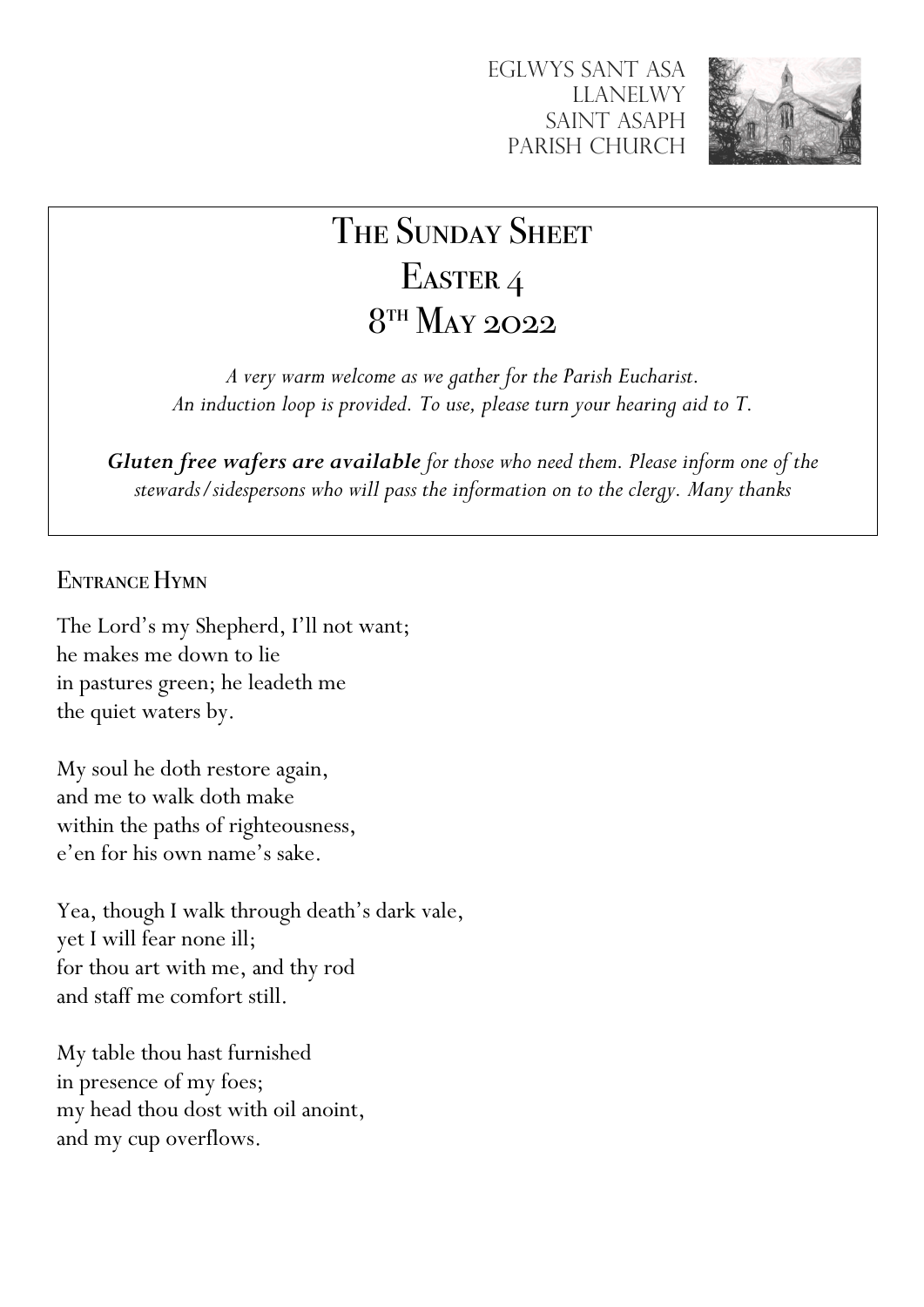Goodness and mercy all my life shall surely follow me; and in God's house for evermore my dwelling-place shall be.

> *Scottish Psalter 1650 Tune: Crimond*

#### THE COLLECT

Almighty God, whose Son Jesus Christ is the resurrection and the life: raise us, who trust in him, from the death of sin to the life of righteousness, that we may seek those things which are above, where he reigns with you in the unity of the Holy Spirit, one God, now and for ever. **Amen.**

#### Acts 9. 36-43

A reading from the Acts of the Apostles.

Now in Joppa there was a disciple whose name was Tabitha, which in Greek is Dorcas. She was devoted to good works and acts of charity. At that time she became ill and died. When they had washed her, they laid her in a room upstairs. Since Lydda was near Joppa, the disciples, who heard that Peter was there, sent two men to him with the request, 'Please come to us without delay.' So Peter got up and went with them; and when he arrived, they took him to the room upstairs. All the widows stood beside him, weeping and showing tunics and other clothing that Dorcas had made while she was with them. Peter put all of them outside, and then he knelt down and prayed. He turned to the body and said, 'Tabitha, get up.' Then she opened her eyes, and seeing Peter, she sat up. He gave her his hand and helped her up. Then calling the saints and widows, he showed her to be alive. This became known throughout Joppa, and many believed in the Lord. Meanwhile he stayed in Joppa for some time with a certain Simon, a tanner.

For the word of the Lord: **Thanks be to God.**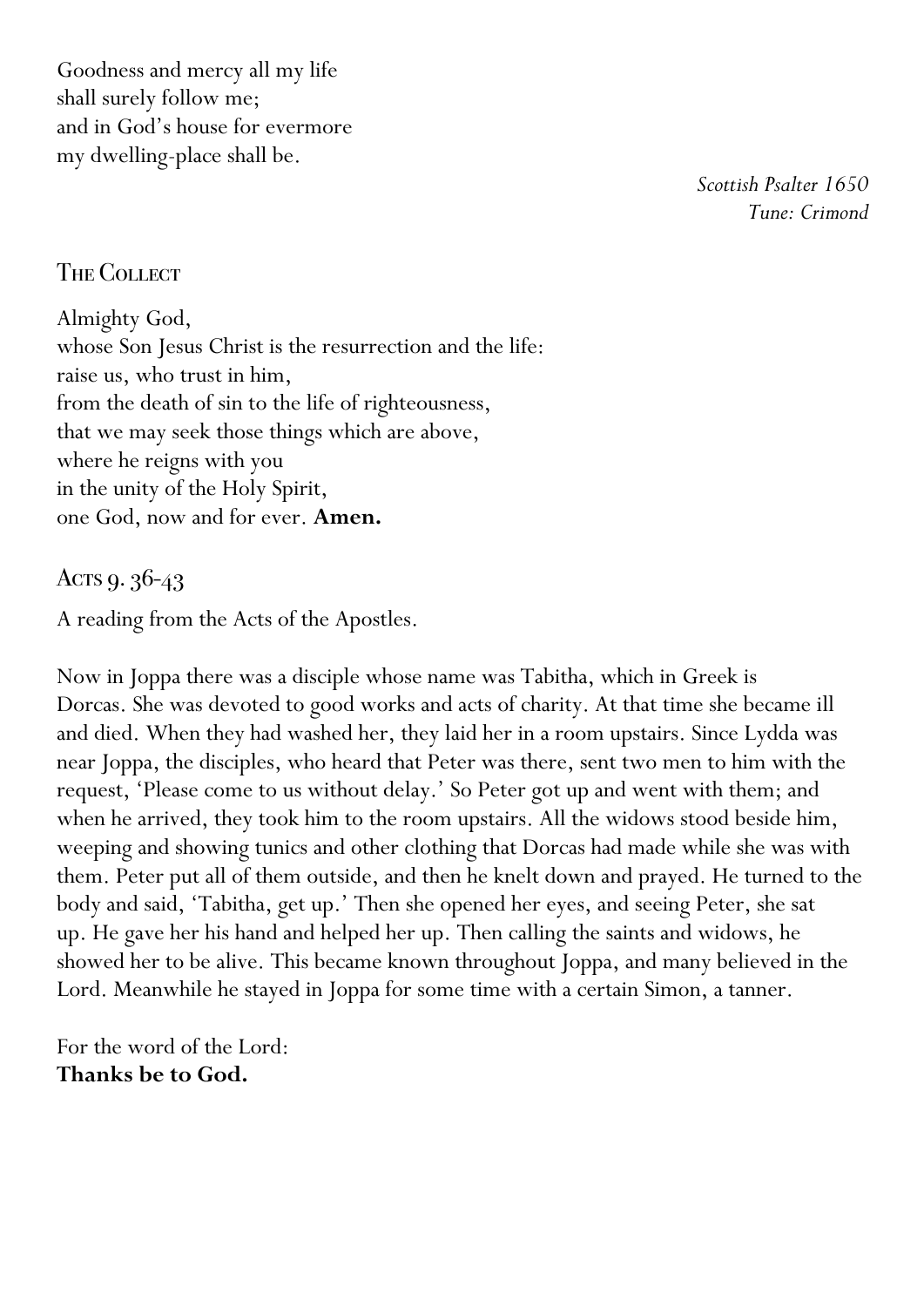

Father we praise you as Lord, all of the earth gives you worship, for your majesty fills the heavens, fills the earth.

Alleluia …..

JOHN 10. 22-30

Listen to the Gospel of Christ according to Saint John. **Glory to you, O Lord.**

At that time the festival of the Dedication took place in Jerusalem. It was winter, and Jesus was walking in the temple, in the portico of Solomon. So the Jews gathered around him and said to him, 'How long will you keep us in suspense? If you are the Messiah, tell us plainly.' Jesus answered, 'I have told you, and you do not believe. The works that I do in my Father's name testify to me; but you do not believe, because you do not belong to my sheep. My sheep hear my voice. I know them, and they follow me. I give them eternal life, and they will never perish. No one will snatch them out of my hand. What my Father has given me is greater than all else, and no one can snatch it out of the Father's hand. The Father and I are one.'

This is the Gospel of the Lord. **Praise to you, O Christ.**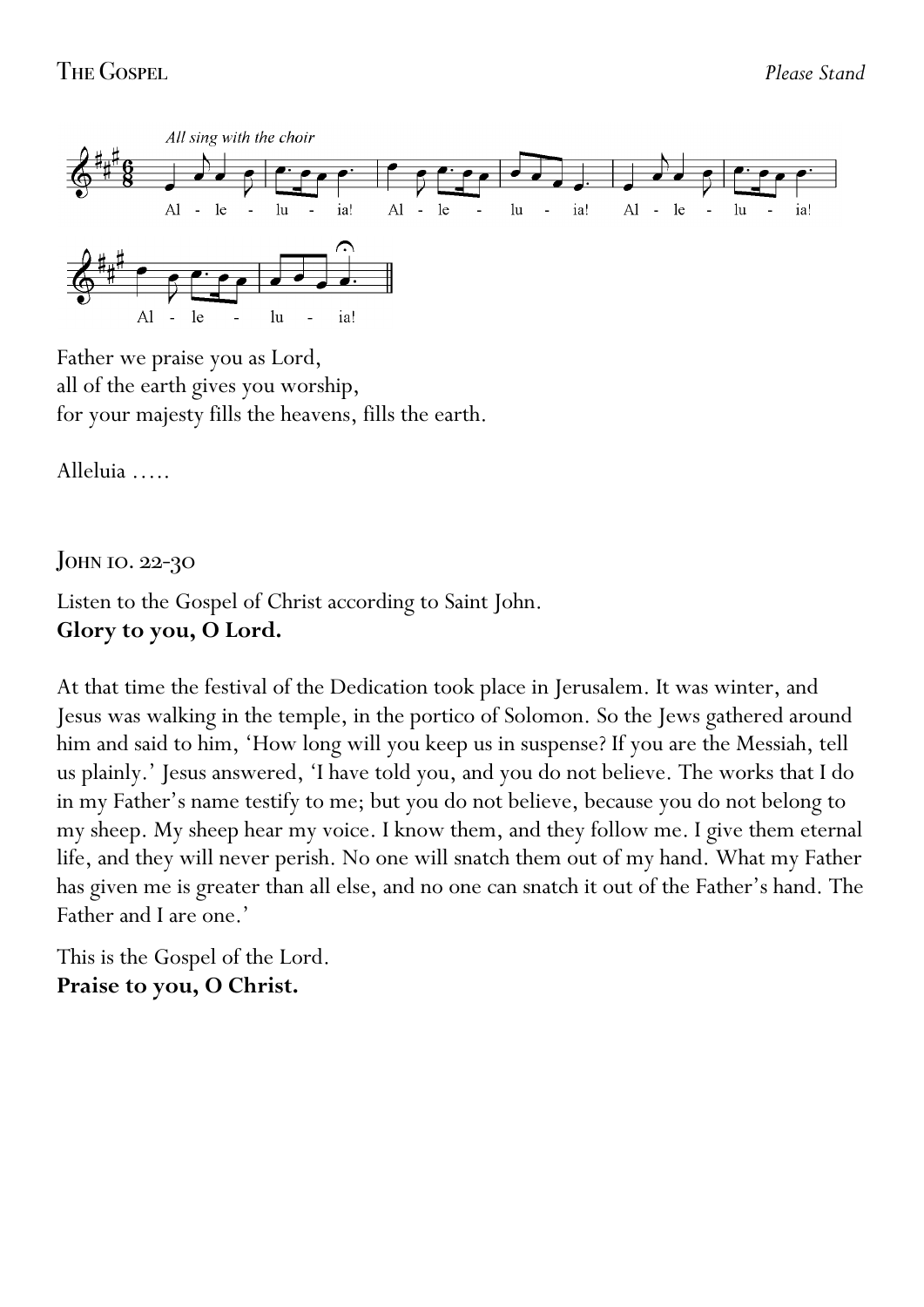#### OFFERTORY HYMN

I will sing the wondrous story of the Christ who died for me, how he left the realms of glory for the cross on Calvary. Yes, I'll sing the wondrous story of the Christ who died for me – sing it with the saints in glory, gathered by the crystal sea.

I was lost but Jesus found me, found the sheep that went astray, raised me up and gently led me back into the narrow way. Days of darkness still may meet me, sorrow's path I oft may tread; but his presence still is with me, by his guiding hand I'm led.

He will keep me till the river rolls its waters at my feet: then he'll bear me safely over, made by grace for glory meet. Yes, I'll sing the wondrous story of the Christ who died for me – sing it with his saints in glory, gathered by the crystal sea.

> *Francis Harold Rowley 1854-1952 Tune: Hyfrydol*

PRAYER OVER THE GIFTS

God of loving care, you spread before us the table of life and give us the cup of salvation to drink: keep us always in the fold of our Saviour and our Shepherd, your Son Jesus Christ our Lord. **Amen.**

Hymn at the end of Communion

In heav'nly love abiding, no change my heart shall fear; and safe is such confiding, for nothing changes here. The storm may roar without me, my heart may low be laid, but God is round about me, and can I be dismayed?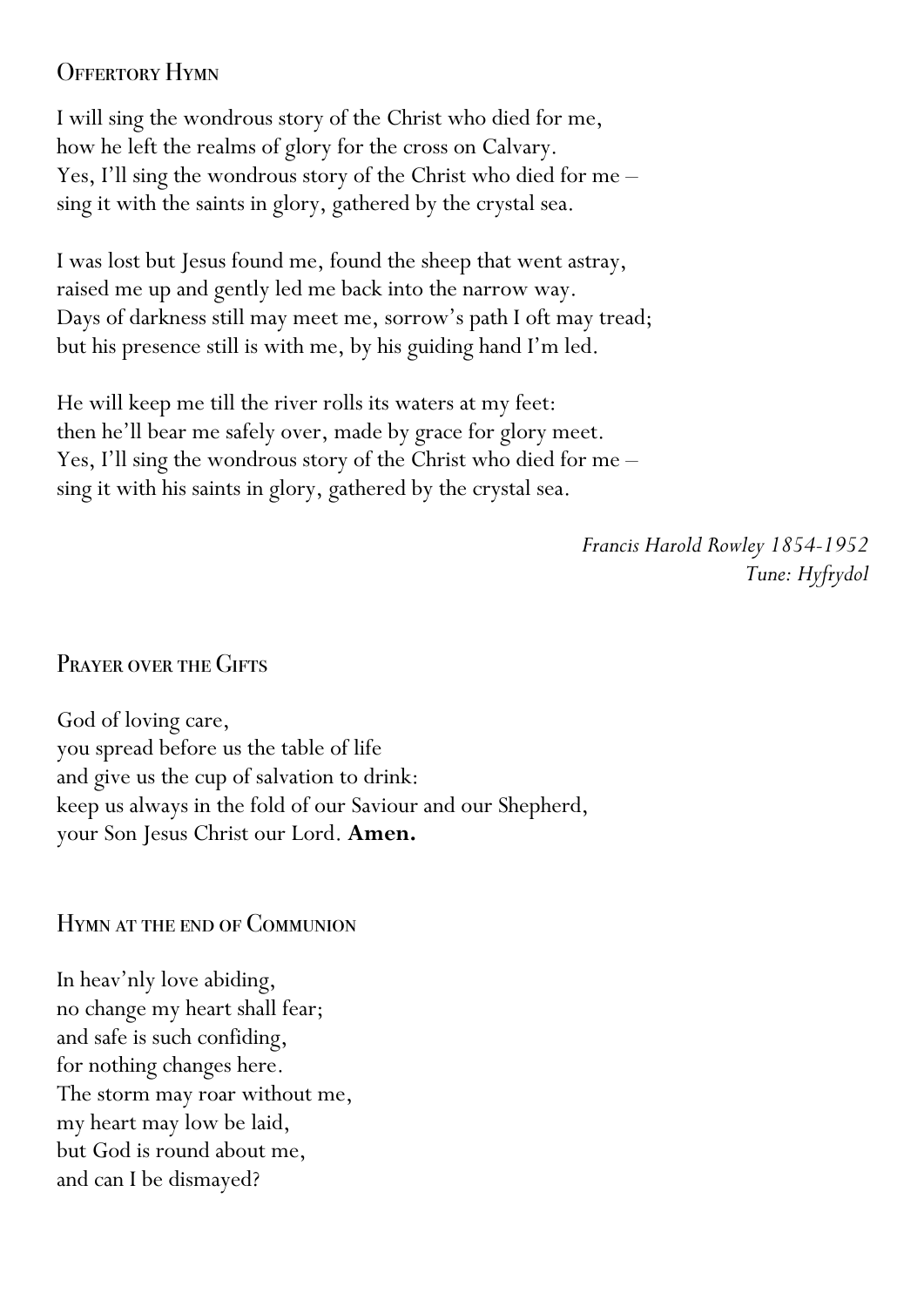Wherever he may guide me, no want shall turn me back; my Shepherd is beside me, and nothing shall I lack. His wisdom ever waketh, his sight is never dim, he knows the way he taketh, and I will walk with him.

> *Anna Laetitia Waring 1823-1910 Tune: Penlan*

#### POST COMMUNION PRAYER

Merciful Father,

you gave your Son Jesus Christ to be the good shepherd, and in his love for us to lay down his life and rise again: keep us always under his protection, and give us grace to follow in his steps; through Jesus Christ our Lord. **Amen.**

#### Final Hymn

Great is thy faithfulness, O God my Father, there is no shadow of turning with thee; thou changest not, thy compassions they fail not; as thou hast been thou for ever wilt be.

*Great is thy faithfulness! Great is thy faithfulness! Morning by morning new mercies I see; all I have needed thy hand hath provided, great is thy faithfulness, Lord, unto me.*

Summer and winter, and springtime and harvest, sun, moon and stars in their courses above, join with all nature in manifold witness to thy great faithfulness, mercy and love.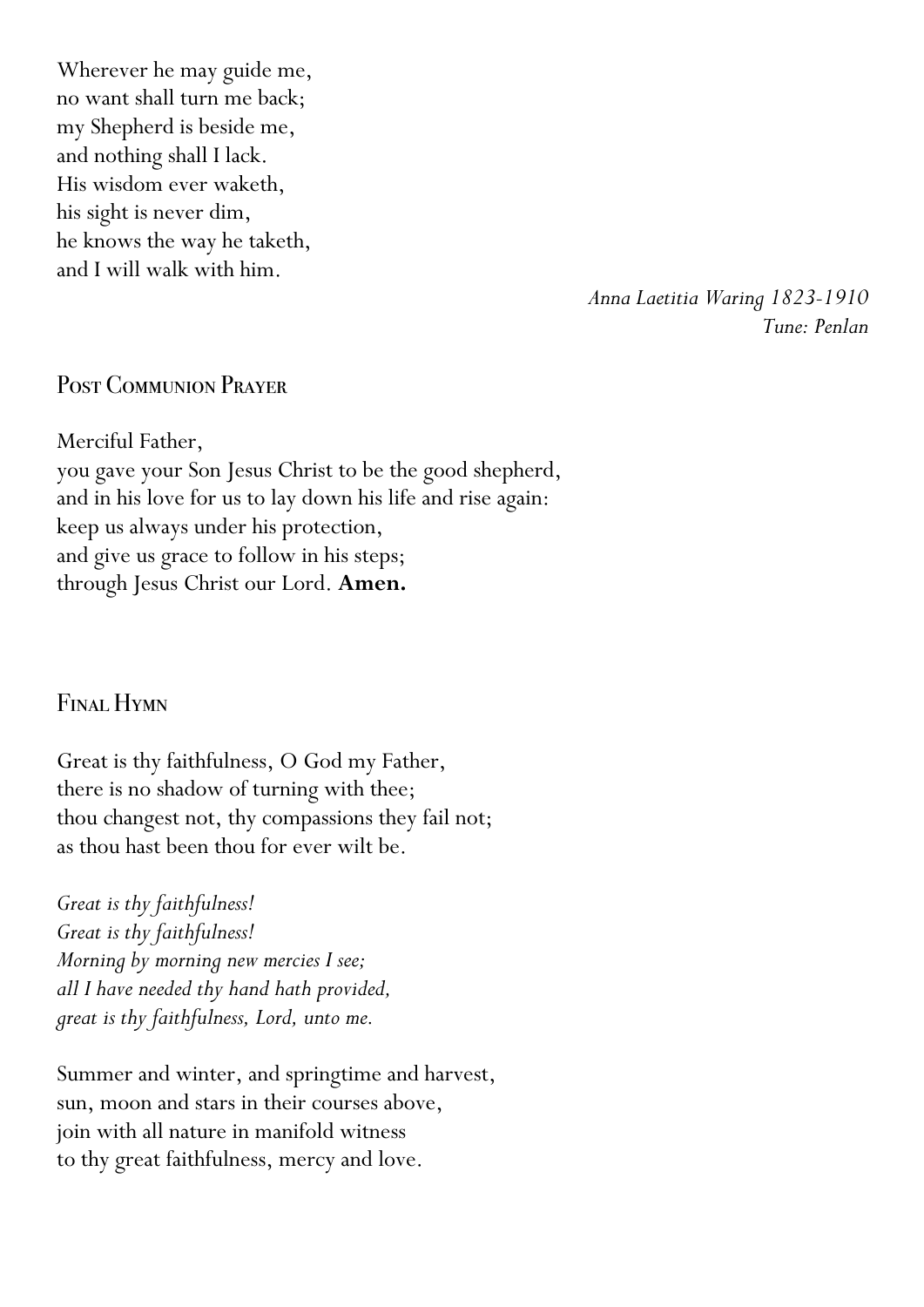Pardon for sin and a peace that endureth, thine own dear presence to cheer and to guide; strength for today and bright hope for tomorrow, blessings all mine, with ten thousand beside!

*Great is thy faithfulness! Great is thy faithfulness! Morning by morning new mercies I see; all I have needed thy hand hath provided, great is thy faithfulness, Lord, unto me.*

> *Thomas O. Chisholm 1866-1960 Tune: Faithfulness*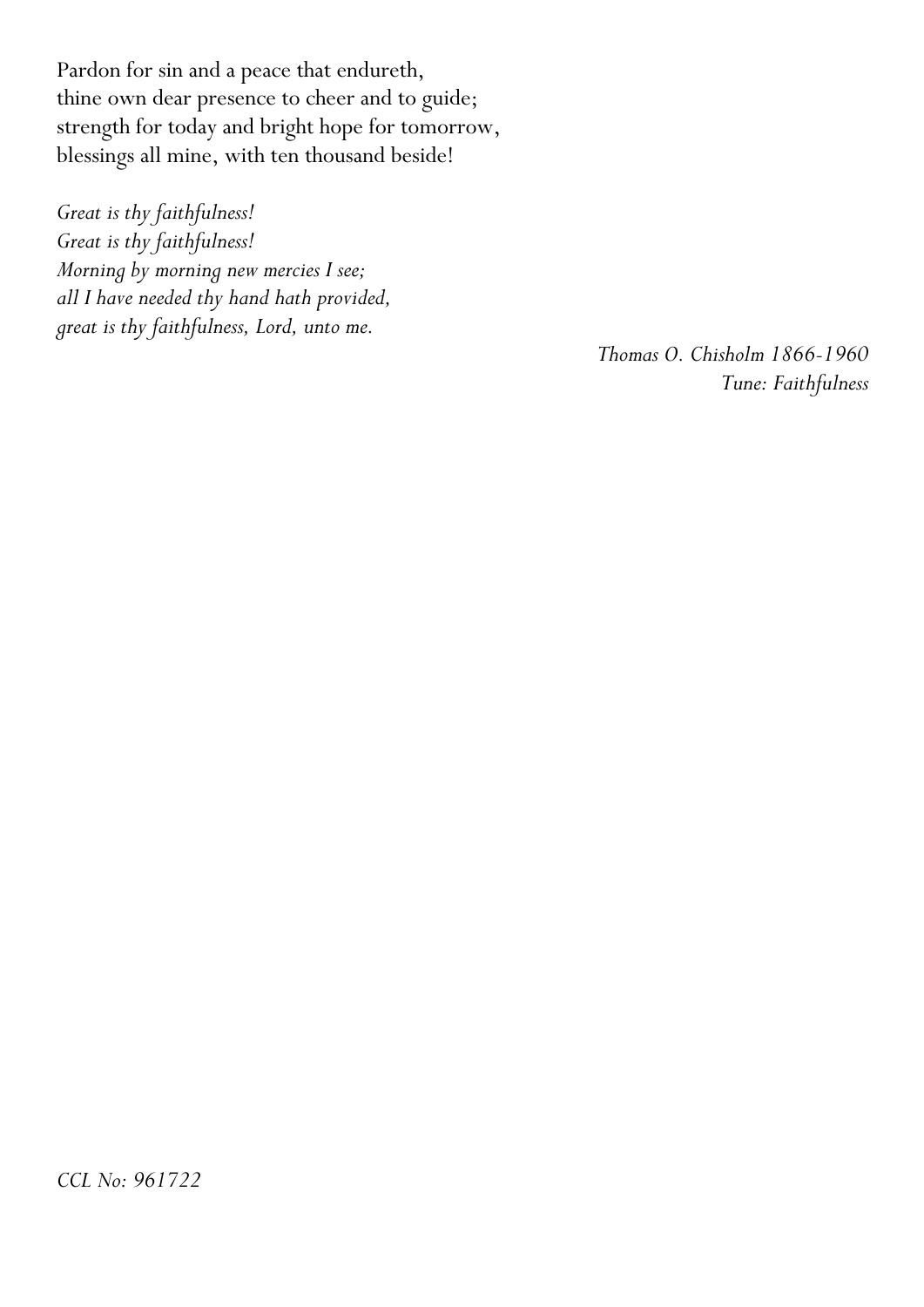#### Today's Readings

Acts 9. 36-43 Tabitha (or Dorcas), one of the disciples, has died and Peter has been sent to help.

#### REVELATION 7. 9-17

This reading, with its strong, uplifting note is often used at a funeral service. The writer has a vision of heaven.

#### JOHN 10. 22-30

The crowds gather. They challenge Jesus to tell them who he is. He replies plainly, telling them that he has come to do the Father's will. When will they listen?

#### **NOTICES**

**Covid 19** Please use the hand sanitiser and **please do continue wear a face covering** when coming to church. Please take care to keep one another safe.

**Refreshments.** Do join us for coffee after the Eucharist this morning. No charge but donations gratefully received.

**Jubilee weekend**. There will be a flower festival and a photography exhibition at the parish church over the Jubilee weekend, June 2-5th. We will need stewards for the event; stewarding sessions are hour and half long. If anyone is able to help with the stewarding/ welcoming over the weekend, please see Gwenda Hardie or Janet Cameron.

**Evening locking up rota.** The church is now open over the weekends as well as during the week. Key holders continue to lock up after the various activities mid

week. Please sign up on the rota at the back of back of the church if you are able to help with this.

#### The Week Ahead

## **9th Monday – Gregory of Nazianzus**

9am Morning Prayer 9.30am Holy Eucharist *at the Cathedral* 5pm Evening Prayer

#### **10th Tuesday – Feria**

9am Morning Prayer 6pm Evening Prayer 7pm Holy Eucharist *at the Cathedral*

### **11th Wednesday – Feria**

9am Morning Prayer 9.40am Schools Service 10.30am Holy Eucharist *at the Cathedral* 5pm Evening Prayer

#### **12th Thursday – Feria**

9am Morning Prayer 10am Holy Eucharist *at the Parish Church* 5pm Evening Prayer 7.30pm Church Committee

#### **13th Friday – Feria** 9am Morning Prayer 9.30am Offeren *(Welsh Eucharist)* 6pm Choral Evensong

**14th Saturday – Matthias, Apostle** 9am Morning Prayer 5pm Evening Prayer

**15th Sunday – Easter 5** 9.30am The Parish Eucharist 11am The Cathedral Eucharist